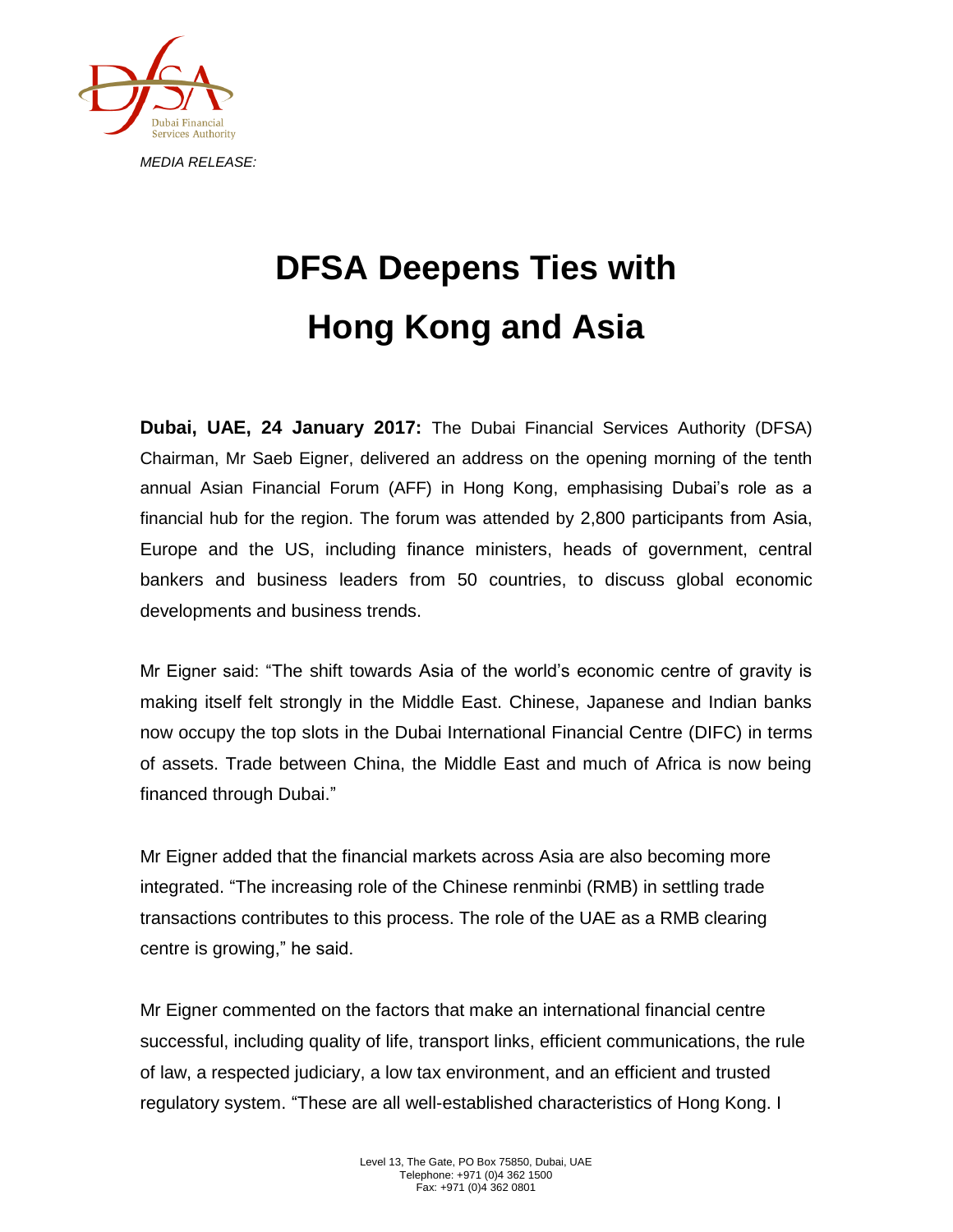

believe we can fairly say that, in the 12 years since the DIFC was established, we have created a similar eco-system in our part of the world," said Mr Eigner.

In his comments, Mr Eigner also addressed the growing role of Financial Technology (FinTech) in the post-crisis world, and the balance regulators have to strike between protecting financial stability and allowing market innovation and development.

"We at the DFSA are working hard to get this balance right, while playing our part in implementing the recently-announced FinTech strategy of Dubai and DIFC. The DIFC is very much "open for business" in this space."

The AFF was jointly organised by the Hong Kong Special Administrative Region Government and the Hong Kong Trade Development Council, bringing together some of the most influential members of the global financial and business community under the theme of "*Asia: Driving Change, Innovation and Connectivity".*

"Now in its tenth year, the Asian Financial Forum continues to attract a high-calibre attendance from government, financial and business sector professionals, with the common goal of ensuring the continued competitiveness of Asia's financial markets and their sustainable development," said Eigner.

**- Ends -**

**For further information please contact:** Corporate Communications Dubai Financial Services Authority Level 13, The Gate, West Wing Dubai, UAE Tel: +971 (0)4 362 1662 Fax: +971 (04) 362 0801 Email: DFSAcorpcomms@dfsa.ae [www.dfsa.ae](http://www.dfsa.ae/)